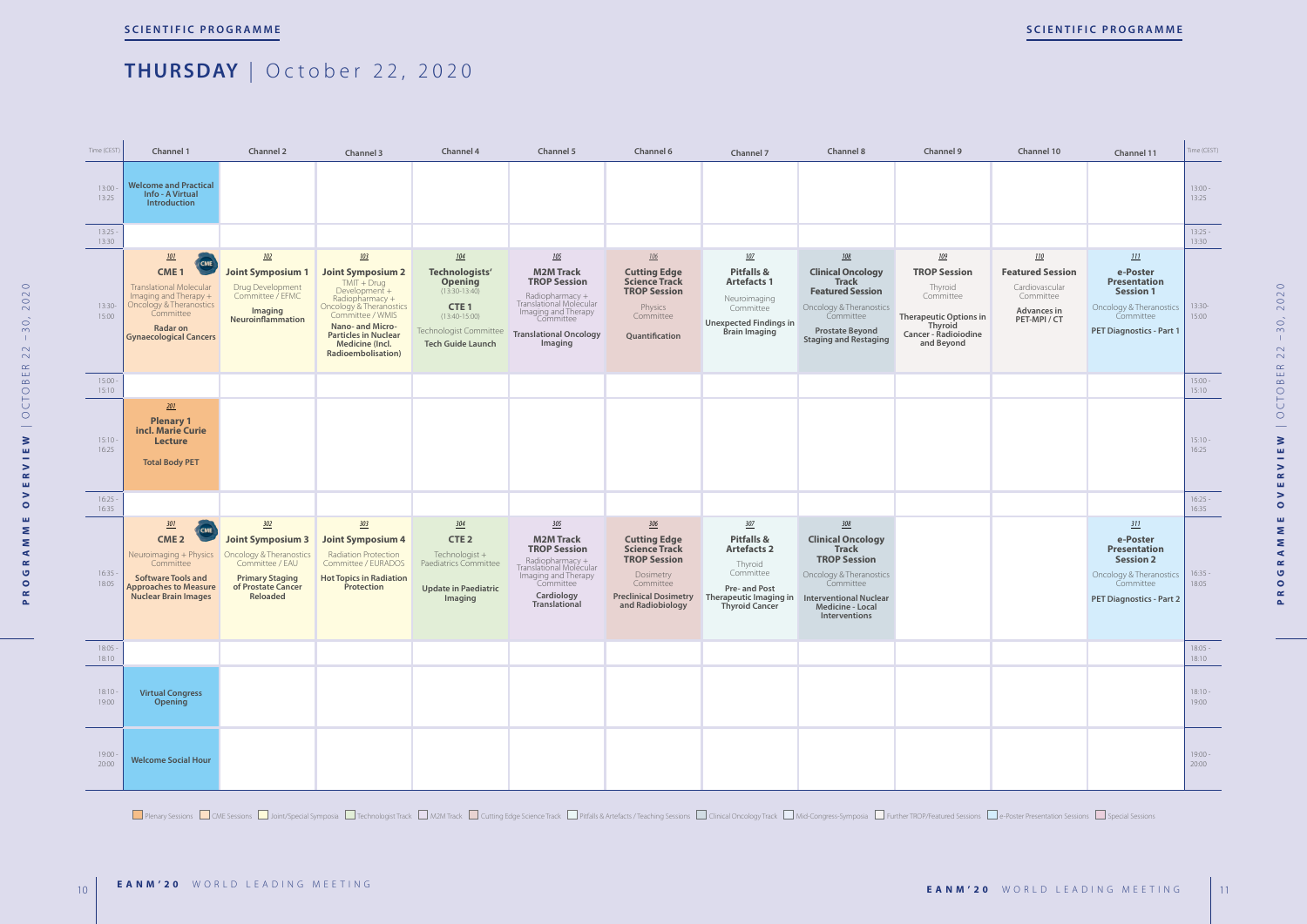### **FRIDAY** | October 23, 2020

| Time (CEST)       | Channel 1                                                                                                                                                                                                               | <b>Channel 2</b>                                                                                                                                           | Channel 3                                                                                                                                                                         | Channel 4                                                                                                                                                                                            | Channel 5                                                                                                                                                                                                                  | Channel 6                                                                                                                                                                                              | Channel 7                                                                                                                                                                                                      | <b>Channel 8</b>                                                                                                                                                              | Channel 9                                                                                                                                              | Channel 10                                                                                                                                       | Channel 11                                                                                                                                            | Time (CEST)        |
|-------------------|-------------------------------------------------------------------------------------------------------------------------------------------------------------------------------------------------------------------------|------------------------------------------------------------------------------------------------------------------------------------------------------------|-----------------------------------------------------------------------------------------------------------------------------------------------------------------------------------|------------------------------------------------------------------------------------------------------------------------------------------------------------------------------------------------------|----------------------------------------------------------------------------------------------------------------------------------------------------------------------------------------------------------------------------|--------------------------------------------------------------------------------------------------------------------------------------------------------------------------------------------------------|----------------------------------------------------------------------------------------------------------------------------------------------------------------------------------------------------------------|-------------------------------------------------------------------------------------------------------------------------------------------------------------------------------|--------------------------------------------------------------------------------------------------------------------------------------------------------|--------------------------------------------------------------------------------------------------------------------------------------------------|-------------------------------------------------------------------------------------------------------------------------------------------------------|--------------------|
| 08:30-<br>08:45   | <b>Nuclear Quiz</b>                                                                                                                                                                                                     |                                                                                                                                                            |                                                                                                                                                                                   |                                                                                                                                                                                                      |                                                                                                                                                                                                                            |                                                                                                                                                                                                        |                                                                                                                                                                                                                |                                                                                                                                                                               |                                                                                                                                                        |                                                                                                                                                  |                                                                                                                                                       | $08:30-$<br>08:45  |
| $08:45-$<br>08:55 | <b>Daily Highlights</b>                                                                                                                                                                                                 |                                                                                                                                                            |                                                                                                                                                                                   |                                                                                                                                                                                                      |                                                                                                                                                                                                                            |                                                                                                                                                                                                        |                                                                                                                                                                                                                |                                                                                                                                                                               |                                                                                                                                                        |                                                                                                                                                  |                                                                                                                                                       | $08:45-$<br>08:55  |
| $08:55-$<br>09:00 |                                                                                                                                                                                                                         |                                                                                                                                                            |                                                                                                                                                                                   |                                                                                                                                                                                                      |                                                                                                                                                                                                                            |                                                                                                                                                                                                        |                                                                                                                                                                                                                |                                                                                                                                                                               |                                                                                                                                                        |                                                                                                                                                  |                                                                                                                                                       | $08:55-$<br>09:00  |
| 09:00<br>10:30    | 401<br>CME <sub>3</sub><br>Radiopharmacy +<br>Oncology & Theranostics<br>+ Translational Molecular<br>Imaging and Therapy<br>Committee<br><b>Finding the Right</b><br><b>PET Companion for</b><br><b>ImmunoOncology</b> | 402<br><b>Joint Symposium 5</b><br><b>Oncology &amp; Theranostics</b><br>Committee / EHA<br><b>Use of PET in Multiple</b><br><b>Myeloma</b>                | 403<br><b>Joint Symposium 6</b><br>Cardiovascular<br>Committee / ASNC<br><b>Detecting Cardiac</b><br><b>Toxicity of Cancer</b><br><b>Therapies with Nuclear</b><br><b>Imaging</b> | 404a<br><b>Mini Course 1</b><br>$(09:00 - 09:50)$<br>Technologist Committee<br><b>New Developments</b><br>in Cardiac Imaging<br>Instrumentation<br>404b<br><b>Mini Course 2</b><br>$(10:00 - 10:50)$ | $\underline{405}$<br><b>M2M Track</b><br><b>TROP Session</b><br>Radiopharmacy +<br>Translational Molecular<br>Imaging and Therapy<br>Committee<br><b>Pharmacokinetics and</b><br>Chelators -<br><b>Best of Both Worlds</b> | 406<br><b>Cutting Edge</b><br><b>Science Track</b><br><b>Featured Session</b><br>Radiation Protection<br>Committee<br><b>Patient Radiation</b><br>Protection                                           | 40Z<br><b>Teaching</b><br><b>Session 1</b><br>$TMIT + Physics$<br>Committee / EARL<br>Quantification and<br>Standardisation in<br><b>Clinical and Preclinical</b><br><b>Molecular Imaging</b>                  | 408<br><b>Clinical Oncology</b><br><b>Track</b><br><b>Featured Session</b><br>Oncology & Theranostics<br>Committee<br><b>PRRT for NETs</b>                                    | 409<br><b>TROP Session</b><br>Neuroimaging<br>Committee<br>Molecular Imaging of<br><b>Movement Disorders</b>                                           | 410<br><b>Featured Session</b><br>Bone & Joint Committee<br><b>Molecular Bone</b><br>Imaging - Nuclear<br><b>Medicine's Swiss Army</b><br>Knife! | 411<br>e-Poster<br><b>Presentation</b><br><b>Session 3</b><br>Dosimetry<br>Committee<br><b>Clinical Dosimetry</b><br><b>Methods</b>                   | $09:00 -$<br>10:30 |
| 10:30<br>10:40    |                                                                                                                                                                                                                         |                                                                                                                                                            |                                                                                                                                                                                   | Technologist Committee                                                                                                                                                                               |                                                                                                                                                                                                                            |                                                                                                                                                                                                        |                                                                                                                                                                                                                |                                                                                                                                                                               |                                                                                                                                                        |                                                                                                                                                  |                                                                                                                                                       | $10:30 -$<br>10:40 |
| 10:40<br>12:10    | 501<br><b>CME</b><br>CME <sub>4</sub><br>Bone & Joint<br>Committee<br><b>Multimodality Imaging-</b><br><b>Based Problem Solving</b><br>for Multiple Bone<br><b>Lesions</b>                                              | 502<br><b>Joint Symposium 7</b><br>Neuroimaging<br>Committee /<br>EAN / ECTRIMS<br><b>Multiple</b><br>Sclerosis - Update in<br>Neuroimaging                | 503<br><b>Joint Symposium 8</b><br>Radiopharmacy + Drug<br>Development Committee<br>/SRS<br><b>The Revival of</b><br><b>Radiometals</b>                                           | <b>Advanced Practice</b><br>in Hybrid Nuclear<br><b>Medicine</b><br><u>404c</u><br><b>Mini Course 3</b><br>$(11:00 - 11:50)$<br>Technologist Committee<br><b>Alpha Emitters in</b><br><b>Therapy</b> | 505<br><b>M2M Track</b><br><b>TROP Session</b><br>Drug Development +<br>Translational Molecular<br>Imaging and Therapy<br>Committee<br>It Takes Place in the<br>Brain-<br><b>New Neuro Tracers</b>                         | 506<br><b>Cutting Edge</b><br><b>Science Track</b><br><b>TROP Session</b><br>Physics<br>Committee<br><b>New Technologies and</b><br><b>Imaging Techniques</b>                                          | 50Z<br><b>Teaching</b><br><b>Session 2</b><br><b>Nodal Anatomy</b><br><b>Required for</b><br>Lymphoma, Lung and<br><b>Head/Neck Cancer</b>                                                                     | 508<br><b>Clinical Oncology</b><br><b>Track</b><br><b>TROP Session</b><br>Oncology & Theranostics<br>Committee<br><b>PET for Haematological</b><br><b>Tumours</b>             | 509<br><b>Featured Session</b><br>Thyroid<br>Committee<br>Parathyroid<br>Imaging - Who<br><b>Scores the Best Goals</b><br>in this Champions<br>League? | 510<br><b>Clinical Oncology</b><br><b>Track</b><br><b>TROP Session</b><br>Oncology & Theranostics<br>Committee<br><b>NET Diagnostics</b>         | 511<br>e-Poster<br><b>Presentation</b><br><b>Session 4</b><br>Cardiovascular<br>Committee<br>The Best of<br><b>Cardiovascular Imaging</b><br>in Short | $10:40 -$<br>12:10 |
| $12:10-$<br>12:15 |                                                                                                                                                                                                                         |                                                                                                                                                            |                                                                                                                                                                                   |                                                                                                                                                                                                      |                                                                                                                                                                                                                            |                                                                                                                                                                                                        |                                                                                                                                                                                                                |                                                                                                                                                                               |                                                                                                                                                        |                                                                                                                                                  |                                                                                                                                                       | $12:10-$<br>12:15  |
| $12:15-$<br>13:45 | <b>Lunch Break</b>                                                                                                                                                                                                      |                                                                                                                                                            |                                                                                                                                                                                   |                                                                                                                                                                                                      |                                                                                                                                                                                                                            |                                                                                                                                                                                                        |                                                                                                                                                                                                                |                                                                                                                                                                               |                                                                                                                                                        |                                                                                                                                                  |                                                                                                                                                       | $12:15-$<br>13:45  |
| 13:45<br>13:50    |                                                                                                                                                                                                                         |                                                                                                                                                            |                                                                                                                                                                                   |                                                                                                                                                                                                      |                                                                                                                                                                                                                            |                                                                                                                                                                                                        |                                                                                                                                                                                                                |                                                                                                                                                                               |                                                                                                                                                        |                                                                                                                                                  |                                                                                                                                                       | $13:45-$<br>13:50  |
| 13:50<br>15:20    | 601<br><b>CME</b><br>CME <sub>5</sub><br>Oncology & Theranostics<br>Committee<br><b>Imaging Hepatobiliary</b><br>and Pancreatic<br><b>Tumours - Pearls,</b><br><b>Patterns and Pitfalls</b>                             | 602<br><b>Joint Symposium 9</b><br>Inflammation & Infection<br>Committee / ESMI /<br><b>ESCMID</b><br><b>Imaging Pulmonary</b><br><b>Fungal Infections</b> | 603<br>Joint Symposium 10<br>Cardiovascular<br>Committee / JSNM<br><b>Nuclear Cardiology</b><br><b>Beyond Perfusion</b><br>Imaging                                                | 604<br><b>Technologists Oral</b><br><b>Presentations 1 -</b><br><b>Featured Session</b><br><b>MATTER-</b><br>MultidisciplinAry<br>TechnologisT rEseaRch                                              | 605<br><b>M2M Track</b><br><b>Featured Session</b><br>Radiopharmacy $+$<br>Translational Molécular<br>Imaging and Therapy<br>Committee<br>Immune and<br>Microenvironment<br>Imaging                                        | 606<br><b>Cutting Edge</b><br><b>Science Track</b><br><b>TROP Session</b><br>Physics<br>Committee<br>Image Processing -<br><b>Neurology</b>                                                            | 60Z<br><b>Pitfalls &amp;</b><br><b>Artefacts 3</b><br>Dosimetry<br>Committee<br>Dosimetry as Part of<br><b>Patient Care</b>                                                                                    | 608<br><b>Clinical Oncology</b><br><b>Track</b><br><b>Featured Session</b><br>Oncology & Theranostics<br>Committee<br><b>BCR Detection with Ga-</b><br><b>PSMA and Beyond</b> | 609<br><b>TROP Session</b><br>Paediatrics<br>Committee<br>Nuclear<br>Playground - Nuclear<br>Medicine in Children<br>and Adolescents                   | 610<br><b>Featured Session</b><br>Neuroimaging<br>Committee<br><b>Molecular Brain</b><br><b>Tumour Imaging</b>                                   | 611<br>e-Poster<br><b>Presentation</b><br><b>Session 5</b><br>Thyroid<br>Committee<br>The Thyroid and its<br><b>Neighbours (The</b><br>Parathyroids)  | $13:50 -$<br>15:20 |
| 15:20<br>15:30    |                                                                                                                                                                                                                         |                                                                                                                                                            |                                                                                                                                                                                   |                                                                                                                                                                                                      |                                                                                                                                                                                                                            |                                                                                                                                                                                                        |                                                                                                                                                                                                                |                                                                                                                                                                               |                                                                                                                                                        |                                                                                                                                                  |                                                                                                                                                       | $15:20 -$<br>15:30 |
| 15:30<br>16:45    | $\underline{701}$<br><b>Plenary 2</b><br><b>Cardiac Nuclear</b><br>Medicine -<br><b>Present and Future</b>                                                                                                              |                                                                                                                                                            |                                                                                                                                                                                   |                                                                                                                                                                                                      |                                                                                                                                                                                                                            |                                                                                                                                                                                                        |                                                                                                                                                                                                                |                                                                                                                                                                               |                                                                                                                                                        |                                                                                                                                                  |                                                                                                                                                       | $15:30 -$<br>16:45 |
| $16:45-$<br>16:55 |                                                                                                                                                                                                                         |                                                                                                                                                            |                                                                                                                                                                                   |                                                                                                                                                                                                      |                                                                                                                                                                                                                            |                                                                                                                                                                                                        |                                                                                                                                                                                                                |                                                                                                                                                                               |                                                                                                                                                        |                                                                                                                                                  |                                                                                                                                                       | $16:45-$<br>16:55  |
| 16:55<br>18:25    | 801<br>CME<br>CME <sub>6</sub><br>Drug Development<br>+ Radiopharmacy<br>+ Neuroimaging<br>Committee<br><b>Bloody Hell!!! Impact</b><br>on Quantitation of<br><b>Blood Radiotracer</b><br><b>Measurements</b>           | 802<br>Oncology & Theranostics<br>Committee / ESTRO<br><b>How Much PET does</b><br><b>Radiation Oncology</b><br>Require?                                   | 803<br>Joint Symposium 11 Joint Symposium 12<br>Cardiovascular<br>Committee / EACVI<br><b>Selecting the Right</b><br>Imaging for the Right<br><b>Patient in CAD</b>               | 804<br>Technologists<br>Technologis e-Poster<br>Presentation<br>Session 1                                                                                                                            | 805<br><b>M2M Track</b><br><b>Featured Session</b><br>Radiopharmacy + TMIT +<br>Oncology & Theranostics<br>Committee<br>Translational<br><b>Interventional Nuclear</b><br>Medicine                                         | 806<br><b>Cutting Edge</b><br><b>Science Track</b><br><b>TROP Session</b><br><b>Radiation Protection</b><br>Committee<br><b>Radiation Protection of</b><br><b>Staff, and Advances in</b><br>Technology | <u>807</u><br><b>Pitfalls &amp;</b><br><b>Artefacts 4</b><br>Oncology & Theranostics +<br>Inflammation & Infection<br>Committee<br>Interpretation of<br><b>Response Monitoring</b><br>During Immune<br>Therapy | 808<br><b>Clinical Oncology</b><br><b>Track</b><br><b>TROP Session</b><br>Oncology & Theranostics<br>Committee<br><b>Breast PET</b>                                           |                                                                                                                                                        |                                                                                                                                                  | 811<br>Technologists<br><b>Technologist e-Poster</b><br>Presentation<br>Session 2                                                                     | $16:55 -$<br>18:25 |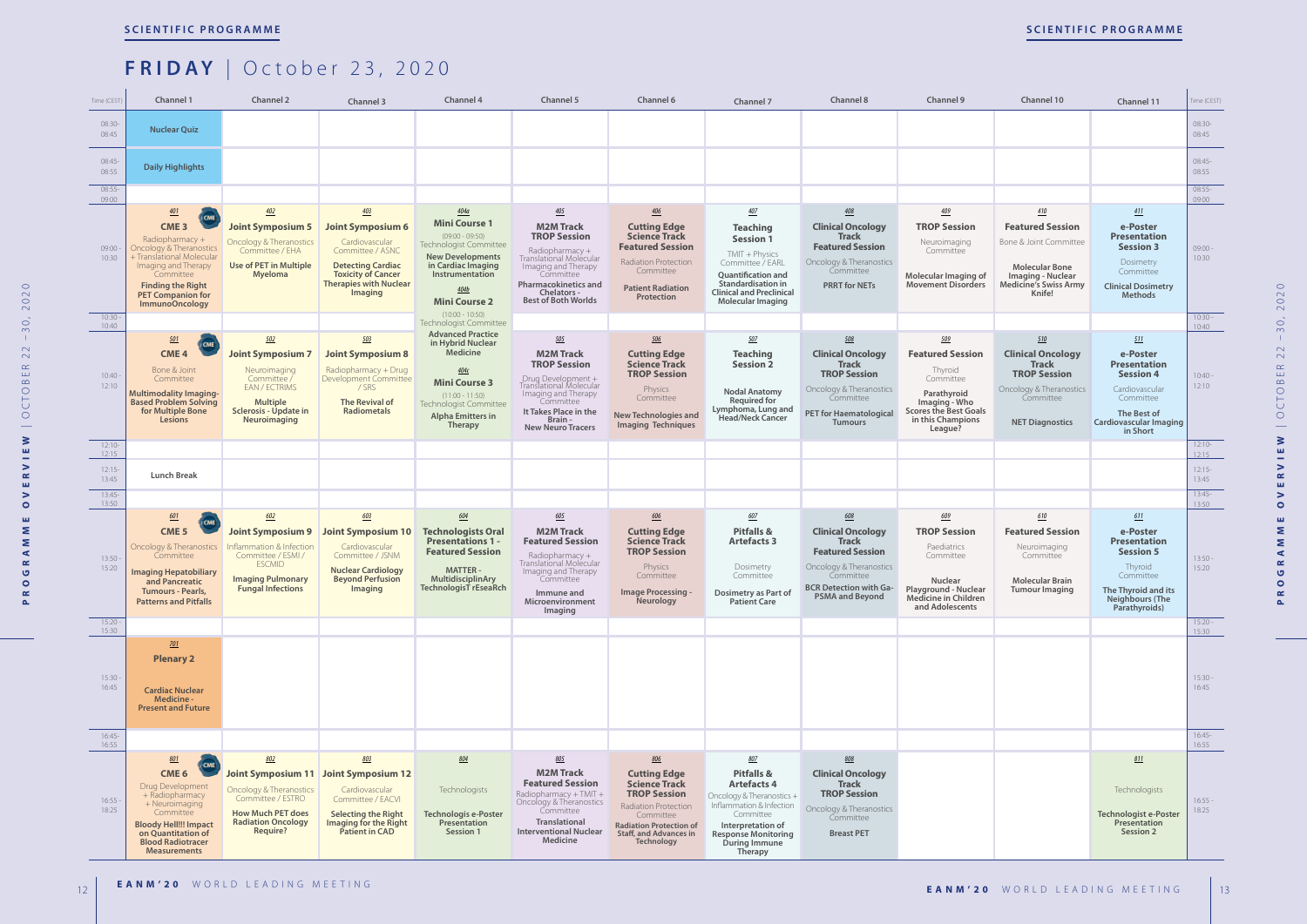| Time (CEST)        | Channel 1                                                                                                                                      | Channel 2                                                                                                                                                | Channel 3                                                                                                                                  | Channel 4                                                                                                                      | Channel 5                                                                                                                                                                                                         | Channel 6                                                                                                                                       | Channel 7                                                                                                                                                          | Channel 8                                                                                                                                                                            | <b>Channel 9</b>                                                                                                                                                       | Channel 10                                                                                                         | Channel 11                                                                                                                                                                                                | Time (CEST)        |
|--------------------|------------------------------------------------------------------------------------------------------------------------------------------------|----------------------------------------------------------------------------------------------------------------------------------------------------------|--------------------------------------------------------------------------------------------------------------------------------------------|--------------------------------------------------------------------------------------------------------------------------------|-------------------------------------------------------------------------------------------------------------------------------------------------------------------------------------------------------------------|-------------------------------------------------------------------------------------------------------------------------------------------------|--------------------------------------------------------------------------------------------------------------------------------------------------------------------|--------------------------------------------------------------------------------------------------------------------------------------------------------------------------------------|------------------------------------------------------------------------------------------------------------------------------------------------------------------------|--------------------------------------------------------------------------------------------------------------------|-----------------------------------------------------------------------------------------------------------------------------------------------------------------------------------------------------------|--------------------|
| 08:30-<br>08:45    | <b>Nuclear Ouiz</b>                                                                                                                            |                                                                                                                                                          |                                                                                                                                            |                                                                                                                                |                                                                                                                                                                                                                   |                                                                                                                                                 |                                                                                                                                                                    |                                                                                                                                                                                      |                                                                                                                                                                        |                                                                                                                    |                                                                                                                                                                                                           | 08:30-<br>08:45    |
| 08:45-<br>08:55    | <b>Daily Highlights</b>                                                                                                                        |                                                                                                                                                          |                                                                                                                                            |                                                                                                                                |                                                                                                                                                                                                                   |                                                                                                                                                 |                                                                                                                                                                    |                                                                                                                                                                                      |                                                                                                                                                                        |                                                                                                                    |                                                                                                                                                                                                           | 08:45-<br>08:55    |
| $08:55 -$<br>09:00 |                                                                                                                                                |                                                                                                                                                          |                                                                                                                                            |                                                                                                                                |                                                                                                                                                                                                                   |                                                                                                                                                 |                                                                                                                                                                    |                                                                                                                                                                                      |                                                                                                                                                                        |                                                                                                                    |                                                                                                                                                                                                           | $08:55 -$<br>09:00 |
|                    | 901<br><b>CME</b>                                                                                                                              | 902                                                                                                                                                      | 903                                                                                                                                        | 904                                                                                                                            | 905                                                                                                                                                                                                               | 906                                                                                                                                             | 907                                                                                                                                                                | 908                                                                                                                                                                                  |                                                                                                                                                                        | 910                                                                                                                | 911                                                                                                                                                                                                       |                    |
| 09:00<br>10:30     | CME <sub>7</sub><br>Inflammation & Infection<br>+ Paediatrics Committee<br><b>Nuclear Medicine in</b><br><b>Paediatric Infections</b>          | Oncology & Theranostics<br>Committee / EHA<br><b>Metabolic Tumour</b><br>Volume (MTV) in<br>Lymphoma                                                     | Joint Symposium 13 Joint Symposium 14<br>Drug Development<br>Committee / SRS<br><b>Transporter's Imaging</b>                               | CTE <sub>3</sub><br>Technologist + Dosimetry<br>Committee<br><b>Calibration for</b><br>Instrumentation for<br><b>Dosimetry</b> | <b>M2M Track</b><br><b>TROP Session</b><br><b>Translational Molecular</b><br>Imaging and Therapy +<br>Oncology & Theranostics<br>Committee<br><b>Image Guided</b><br><b>Treatment and Biopsy</b>                  | <b>Cutting Edge</b><br><b>Science Track</b><br><b>TROP Session</b><br>Dosimetry<br>Committee<br><b>Dosimetry Methods</b><br>and Models - Part 1 | <b>Teaching</b><br><b>Session 3</b><br><b>A Practical Guide to MR</b><br>when Reading PET/MR                                                                       | <b>Clinical Oncology</b><br><b>Track</b><br><b>Featured Session</b><br>Oncology & Theranostics<br>Committee<br><b>PET Diagnostics in</b><br><b>Head Neck Cancers and</b><br>Melanoma |                                                                                                                                                                        | <b>TROP Session</b><br>Thyroid<br>Committee<br><b>Nuclear Endocrinology</b><br>in Diagnosis and<br>Therapy         | e-Poster<br><b>Presentation</b><br><b>Session 6</b><br>Physics<br>Committee<br><b>Physics - Hardware and</b><br>Optimisation                                                                              | $09:00 -$<br>10:30 |
| $10:30 -$<br>10:40 |                                                                                                                                                |                                                                                                                                                          |                                                                                                                                            |                                                                                                                                |                                                                                                                                                                                                                   |                                                                                                                                                 |                                                                                                                                                                    |                                                                                                                                                                                      |                                                                                                                                                                        |                                                                                                                    |                                                                                                                                                                                                           | $10:30 -$<br>10:40 |
| $10:40 -$<br>12:10 | 1001<br><b>ICME</b><br>CME <sub>8</sub><br>Paediatrics<br>Committee<br><b>Emergency Conditions</b><br>in Paediatric Nuclear<br><b>Medicine</b> | 1002<br><b>Joint Symposium 15</b><br>Thyroid Committee /<br>ETA-CG<br><b>Systemic Therapeutic</b><br><b>Options in Advanced</b><br><b>Thyroid Cancer</b> | 1003<br>Joint Symposium 16<br>Bone & Joint Committee<br>/ EACMFS<br><b>Role of Hybrid Imaging</b><br>in Jaw and Skull<br><b>Conditions</b> | 1004<br>CTE <sub>4</sub><br>Technologist<br>Committee<br><b>NET Imaging and</b><br><b>Therapy</b>                              | 1005<br><b>M2M Track</b><br><b>TROP Session</b><br>Radiopharmacy $+$<br><b>Translational Molecular</b><br>Imaging and<br>Therapy + Drug<br>Development Committee<br>New Kids on the Block -<br><b>New Tracers</b> | 1006<br><b>Cutting Edge</b><br><b>Science Track</b><br><b>TROP Session</b><br>Physics<br>Committee<br><b>AI</b> - Radiomics and<br>Modelling    | 1007<br><b>Teaching</b><br><b>Session 4</b><br><b>Using Nodal</b><br>Knowledge to Improve<br><b>PET/CT Reporting for</b><br>Lymphoma, Lung and<br>Head/Neck Cancer | 1008<br><b>Clinical Oncology</b><br><b>Track</b><br><b>Featured Session</b><br>Oncology & Theranostics<br>Committee<br><b>Best of Nuclear</b><br><b>Medicine Therapy</b>             | 1009<br><b>Clinical Oncology</b><br><b>Track</b><br><b>Featured Session</b><br>Oncology & Theranostics<br>Committee<br><b>Onco Diagnostics</b><br><b>Miscellaneous</b> | 1010<br><b>Featured Session</b><br>Cardiovascular<br>Committee<br>Nuclear Imaging in<br><b>Cardiac Arrhythmias</b> | 1011<br>e-Poster<br><b>Presentation</b><br><b>Session 7</b><br>Inflammation & Infection<br>Committee<br><b>Nuclear Medicine</b><br>for Infection &<br><b>Inflammation - The</b><br><b>Story Continues</b> | $10:40 -$<br>12:10 |

| Time (CET) | Channel 1 | Channel 2 | Channel 3 | Channel 4 | Channel 5 | Channel 6 | Channel 7 | Channel 8 | Channel 9 | Channel 10 | Channel 11 | Time (CET) |
|------------|-----------|-----------|-----------|-----------|-----------|-----------|-----------|-----------|-----------|------------|------------|------------|
|            | Free      |           |           |           |           |           |           |           |           |            |            |            |

| Time (CET)         | Channel 1                                                                                                                                                                                                | Channel 2                                                                                                                                                                                                                | Channel 3 | Channel 4 | Channel 5 | Channel 6 | Channel 7 | Channel 8 | Channel 9 | Channel 10 | Channel 11 | Time (CET)         |
|--------------------|----------------------------------------------------------------------------------------------------------------------------------------------------------------------------------------------------------|--------------------------------------------------------------------------------------------------------------------------------------------------------------------------------------------------------------------------|-----------|-----------|-----------|-----------|-----------|-----------|-----------|------------|------------|--------------------|
| 09:30 -<br>12:15   | Mid-Congress-<br><b>Symposium 1</b><br>Cardiovascular +<br>Inflammation & Infection<br>Committee / EACVI<br><b>Detecting Cardiac</b><br><b>Amyloidosis -<br/>Increasing Role of<br/>Nuclear Medicine</b> | CME<br>Mid-Congress-<br><b>Symposium 2</b><br>Physics + Dosimetry<br>Committee<br><b>Artificial Intelligence</b><br>in Image Acquisition,<br><b>Reconstruction and</b><br>Processing                                     |           |           |           |           |           |           |           |            |            | $09:30 -$<br>12:15 |
| $12:15 -$<br>12:20 |                                                                                                                                                                                                          |                                                                                                                                                                                                                          |           |           |           |           |           |           |           |            |            | $12:15 -$<br>12:20 |
| 12:20<br>13:50     | <b>EANM Young Daily</b><br>Forum 1                                                                                                                                                                       |                                                                                                                                                                                                                          |           |           |           |           |           |           |           |            |            | $12:20 -$<br>13:50 |
| $13:50 -$<br>14:00 |                                                                                                                                                                                                          |                                                                                                                                                                                                                          |           |           |           |           |           |           |           |            |            | $13:50 -$<br>14:00 |
| $14:00 -$<br>16:45 | Mid-Congress-<br><b>Symposium 3</b><br>Oncology & Theranostics<br><b>Clinical Development</b><br>of Radioligand Therapy                                                                                  | Mid-Congress-<br><b>Symposium 4</b><br>Translational Molecular<br>The Museum of the Christian of the Christian of the Development Committee<br>Development Committee<br>SEMO<br>Committee<br><b>Image Guided Surgery</b> |           |           |           |           |           |           |           |            |            | $14:00 -$<br>16:45 |

# **SATURDAY** | October 24, 2020

### **SUNDAY** | October 25, 2020

### **MONDAY** | October 26, 2020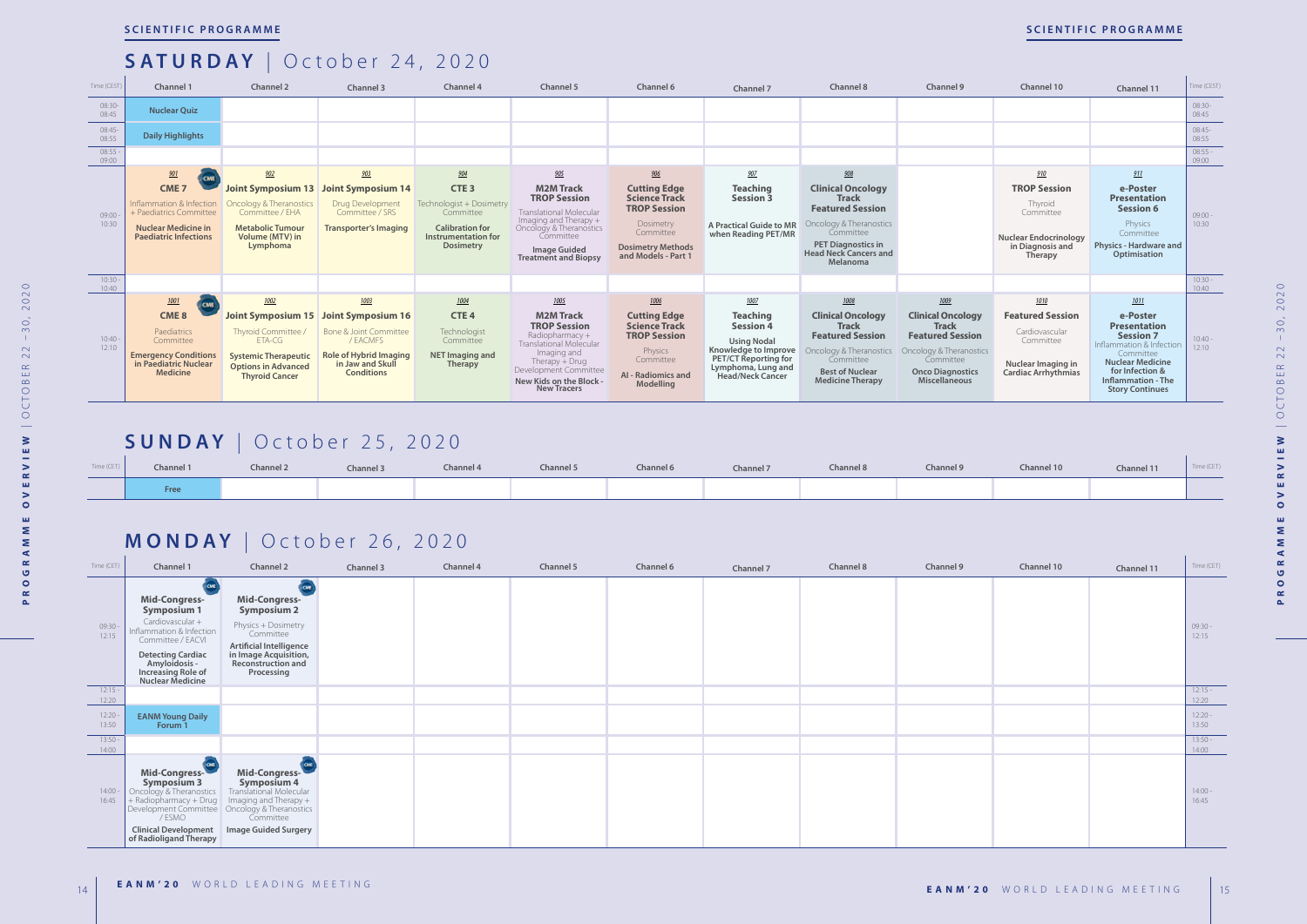

| Channel 10 | Channel 11 | Time (CET)         |
|------------|------------|--------------------|
|            |            | $09:30 -$<br>12:15 |
|            |            | $12:15 -$<br>12:20 |
|            |            | $12:20 -$<br>13:50 |
|            |            | $13:50 -$<br>14:00 |
|            |            | $14:00 -$<br>16:45 |

| Time (CET)         | Channel 1                                                                                                                                               | Channel 2                                                                                                                                                       | Channel 3                                                        | Channel 4 | Channel 5 | Channel 6 | Channel 7 | Channel 8 | Channel 9 | Channel 10 | Channel 11 | Time (CET)         |
|--------------------|---------------------------------------------------------------------------------------------------------------------------------------------------------|-----------------------------------------------------------------------------------------------------------------------------------------------------------------|------------------------------------------------------------------|-----------|-----------|-----------|-----------|-----------|-----------|------------|------------|--------------------|
| $09:00 -$<br>09:30 |                                                                                                                                                         |                                                                                                                                                                 |                                                                  |           |           |           |           |           |           |            |            | $09:00 -$<br>09:30 |
| $09:30 -$<br>12:15 | ICME<br>Mid-Congress-<br><b>Symposium 9</b><br>Thyroid + Radiation<br>Protection Committee /<br>ETA / ESES<br>Update on Treatment of<br>Hyperthyroidism | (CME)<br>Mid-Congress-<br><b>Symposium 10</b><br>Inflammation & Infection<br>Committee<br><b>Diagnostic Flowcharts</b><br>on Musculoskeletal<br>Infections      | CME<br>Mid-Congress-<br><b>Symposium 13</b><br>$(09:00 - 16:00)$ |           |           |           |           |           |           |            |            | $09:30 -$<br>12:15 |
| 12:15<br>12:20     |                                                                                                                                                         |                                                                                                                                                                 | Technologist + Dosimetry<br>+ Physics Committee                  |           |           |           |           |           |           |            |            | $12:15 -$<br>12:20 |
| 12:20<br>13:50     | <b>EANM Young Daily</b><br>Forum <sub>3</sub>                                                                                                           |                                                                                                                                                                 | Introduction to<br>Dosimetry                                     |           |           |           |           |           |           |            |            | $12:20 -$<br>13:50 |
| $13:50 -$<br>14:00 |                                                                                                                                                         |                                                                                                                                                                 |                                                                  |           |           |           |           |           |           |            |            | $13:50 -$<br>14:00 |
| $14:00 -$<br>16:45 | Mid-Congress-<br><b>Symposium 11</b><br>Neuroimaging +<br>Radiopharmacy<br>Committee<br><b>Current State and</b><br>Future of Tau PET<br>Imaging        | CME<br>Mid-Congress-<br><b>Symposium 12</b><br>For Youngsters -<br><b>Emergency During<br/>Nuclear Medicine</b><br>Procedures - What to<br>Know and What to Do? |                                                                  |           |           |           |           |           |           |            |            | $14:00 -$<br>16:45 |

### **TUESDAY** | October 27, 2020

# **WEDNESDAY** | October 28, 2020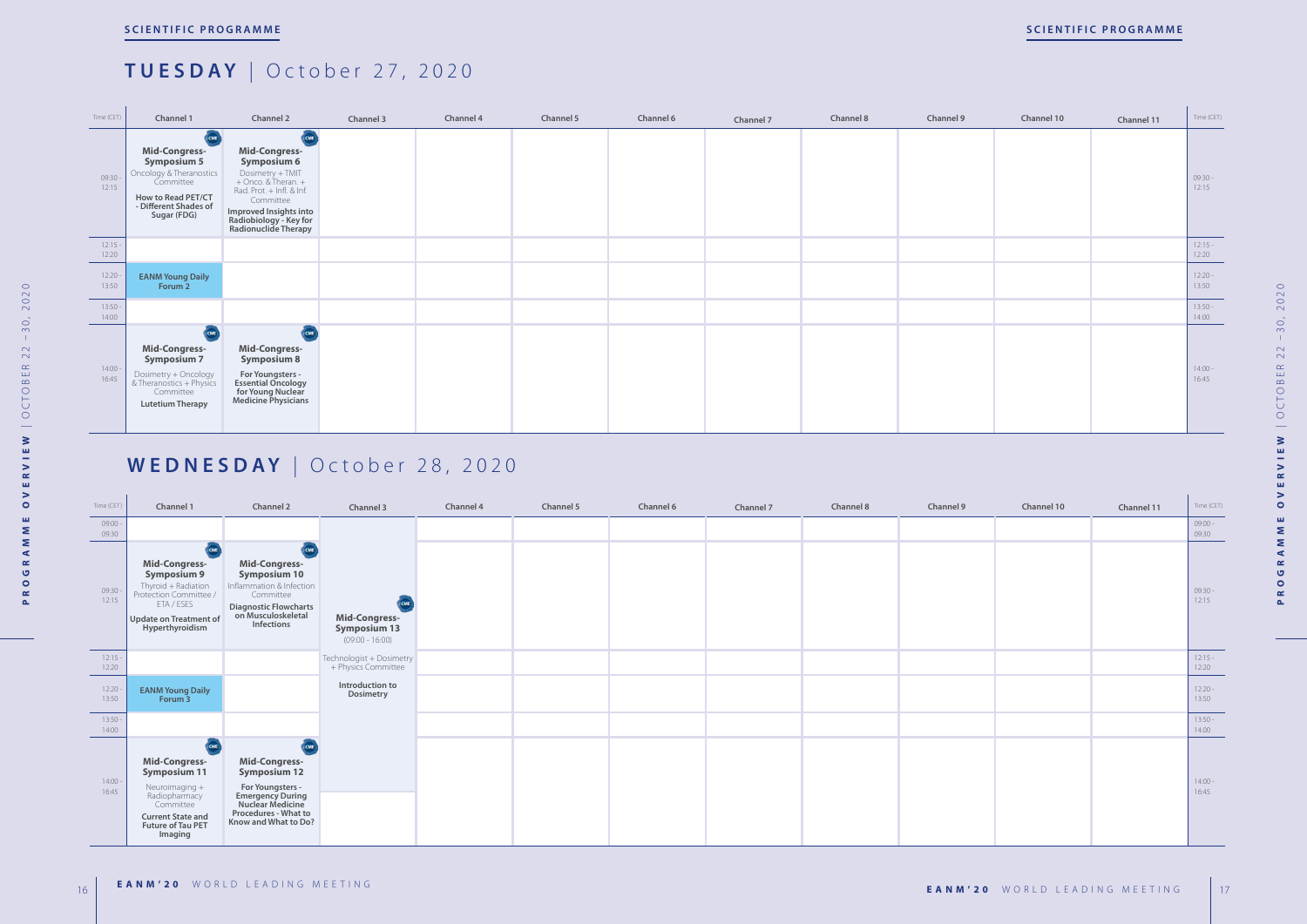

Plenary Sessions COME Sessions Contri<sup>n</sup> Special Symposia Composit Track Commutation Mand Track Conting Edge Science Track Conting Edge Science Track Contring Bessions Contring Sessions Contring Special Sessions Publical O

| Channel 10                                                                                                                 | Channel 11                                                                                                                                                                 | Time (CET)         |
|----------------------------------------------------------------------------------------------------------------------------|----------------------------------------------------------------------------------------------------------------------------------------------------------------------------|--------------------|
|                                                                                                                            |                                                                                                                                                                            | $13:00 -$<br>13:15 |
|                                                                                                                            |                                                                                                                                                                            | $13:15 -$<br>13:25 |
|                                                                                                                            |                                                                                                                                                                            | $13:25 -$<br>13:30 |
| 1110<br><b>Cutting Edge</b><br><b>Science Track</b><br><b>Featured Session</b><br>Physics<br>Committee<br><b>Radiomics</b> |                                                                                                                                                                            | $13:30 -$<br>15:00 |
|                                                                                                                            |                                                                                                                                                                            | $15:00 -$<br>15:10 |
|                                                                                                                            |                                                                                                                                                                            | $15:10 -$<br>16:25 |
|                                                                                                                            |                                                                                                                                                                            | $16:25 -$<br>16:35 |
|                                                                                                                            | 1311<br>e-Poster<br><b>Presentation</b><br><b>Session 8</b><br>Oncology & Theranostics<br>Committee<br>All About the Prostate -<br><b>Staging, Restaging and</b><br>Beyond | $16:35 -$<br>18:05 |
|                                                                                                                            |                                                                                                                                                                            |                    |

2020 **PROGRAMME OVERVIEW** | OCTOBER 22 –30, 2020  $-30,$  $22$ CTOBER  $\overline{O}$  $\overline{\phantom{m}}$  $\geq$  $\mathord{\mathbb Z}$  $\geq$  $\simeq$ **u**  $\geq$  $\bullet$  $\mathbf{m}$  $\sum$  $\mathbf{z}$  $\blacktriangleleft$  $\propto$  $\bullet$  $\circ$  $\simeq$  $\Delta$ 

### **THURSDAY** | October 29, 2020